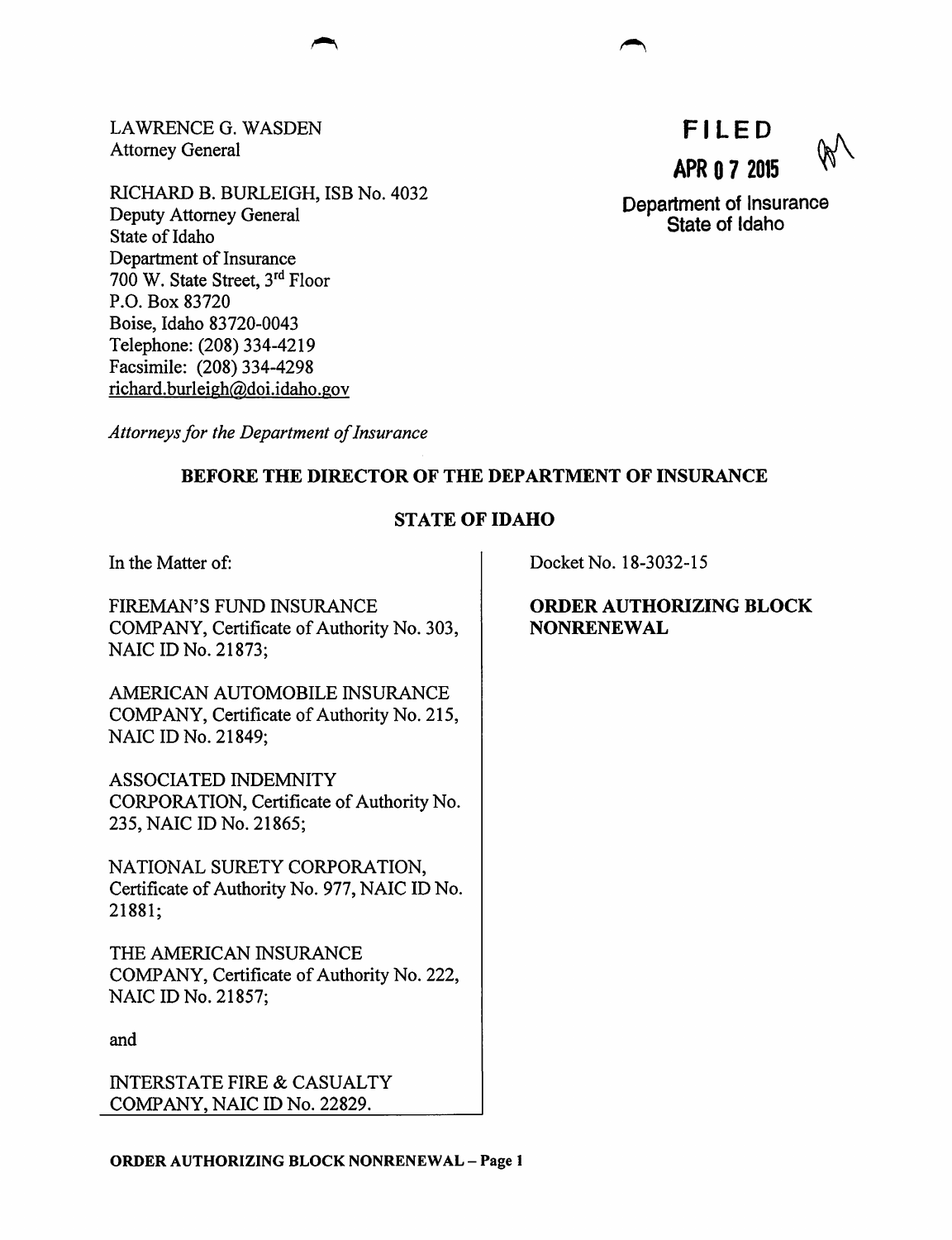On or about February 17, 2015, the Idaho Department of Insurance ("Department") received a notification, which was amended March 25, 2015, from FIREMAN'S FUND INSURANCE COMPANY, notifying the Department that FIREMAN'S FUND and its underwriting subsidiaries, AMERICAN AUTOMOBILE INSURANCE COMPANY, ASSOCIATED INDEMNITY CORPORATION, NATIONAL SURETY CORPORATION, THE AMERICAN INSURANCE COMPANY, and INTERSTATE FIRE & CASUALTY COMPANY (collectively referred to as "FFIC"), intend to block nonrenew all personal lines insurance policies, not including personal automobile policies, delivered or issued for delivery in Idaho. Such personal lines policies are identified as dwelling fire, homeowners, personal excess, personal inland marine (valuable collections), and personal watercraft policies. FFIC represented that, as of the date of its notice to the Department, the proposed block nonrenewals would affect the following policies issued by one of the above-referenced companies making up FFIC: fiftysix (56) dwelling fire policies, seventy-one (71) personal excess policies, three hundred eightytwo (382) homeowners policies, and one (1) personal inland marine policy. FFIC further represented that the affected policies would be nonrenewed at the policy expiration date, the earliest of which is August 1, 2015.

The Director, having reviewed the foregoing and the requirements of Idaho Code § 41- 1841(1), and acting pursuant to the authority set forth in Idaho Code  $\S$  41-210(2),

THE DIRECTOR HEREBY FINDS that the proposed effective date of the contemplated block nonrenewal complies with the one hundred twenty ( 120) day notice requirement to the Director, as set forth in Idaho Code  $\S$  41-1841(1).

NOW THEREFORE, IT IS HEREBY ORDERED that FFIC is authorized, pursuant to Idaho Code § 41-1841, to effectuate a block nonrenewal of personal lines insurance policies, not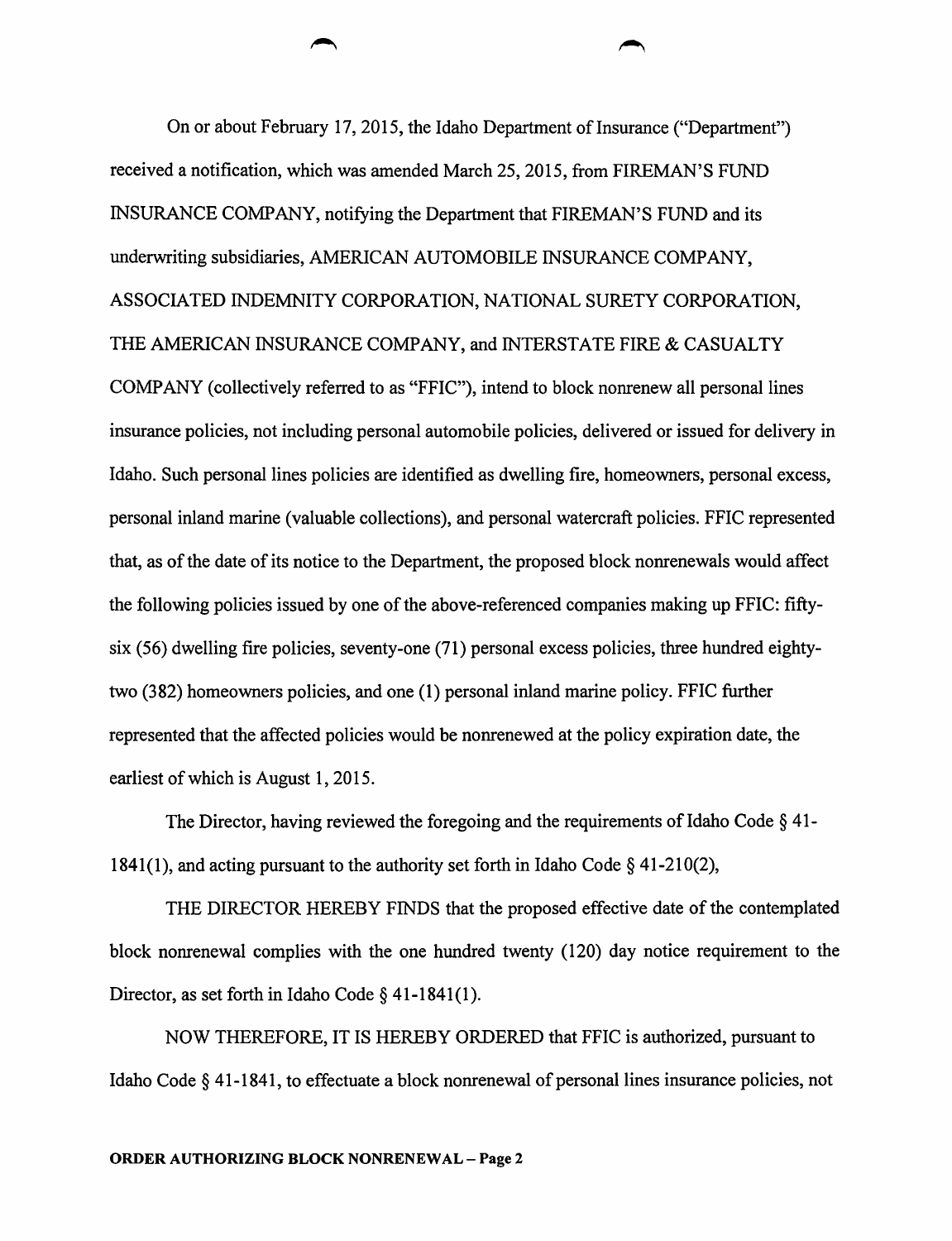including personal automobile policies, delivered or issued for delivery in Idaho, which, based on FFIC's representations, will affect fifty-six (56) dwelling fire policies, seventy-one (71) personal excess policies, three hundred eighty-two (382) homeowners policies, and one (1) personal inland marine policy. The individual companies referenced above, and which constitute FFIC under this Order, shall begin nonrenewing the affected policies no sooner than June 17, 2015, which date is one hundred twenty (120) days from FFIC's notification to the Department. Each company constituting FFIC shall provide advance notice to its policyholders affected by the nonrenewals authorized by this order in accordance with the notice provisions included in the applicable insurance policies.

THIS ORDER is a final order of the Director and is EFFECTIVE IMMEDIATELY. DATED this  $\frac{\pi}{\sqrt{2}}$  day of April, 2015.

> STATE OF IDAHO DEPARTMENT OF INSURANCE

 $\mathbb{Z}$ '

THOMAS A. DONOVAN Acting Director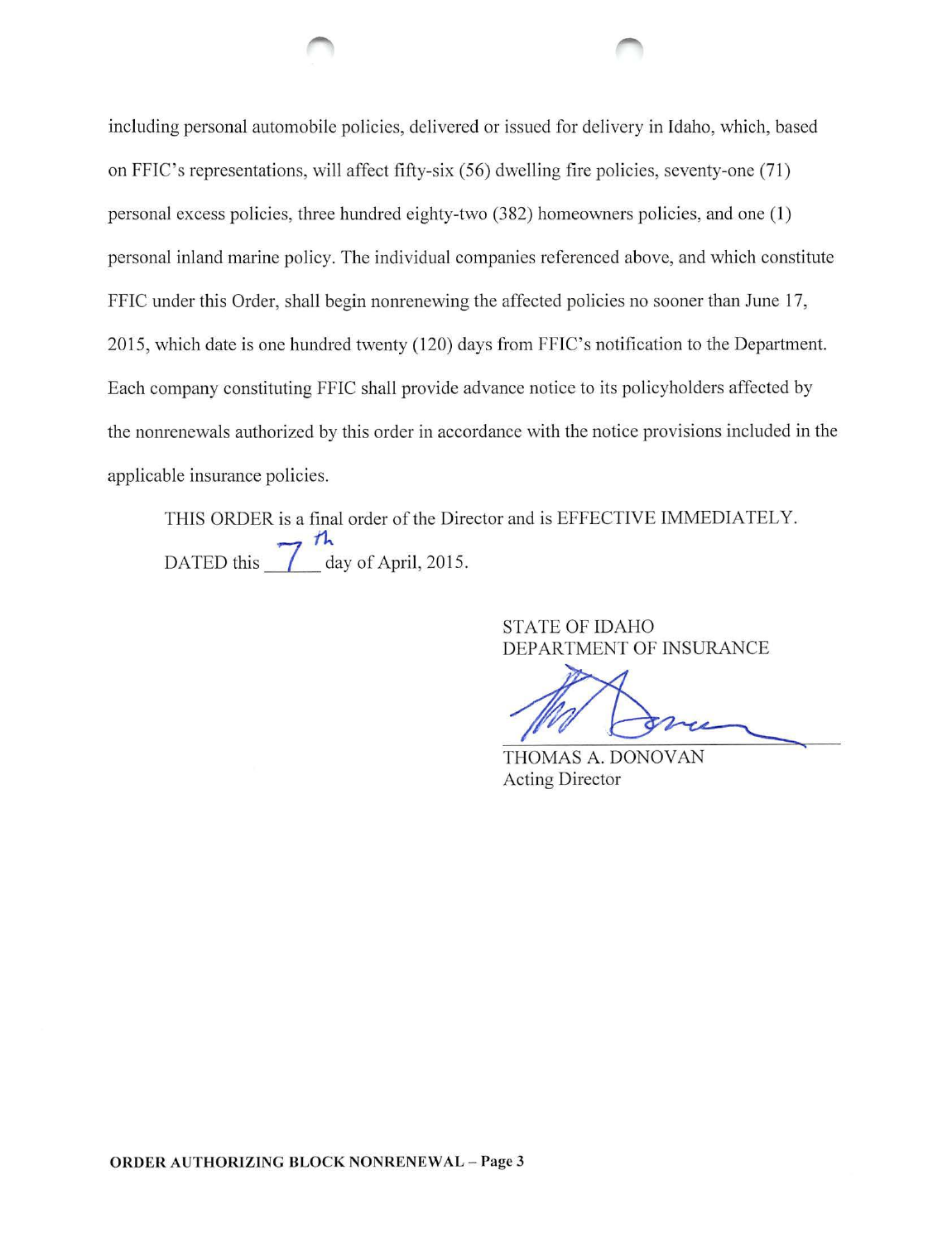## NOTIFICATION OF RIGHTS

This Order constitutes a final order of the Director. Any party may file a motion for reconsideration of this final order within fourteen (14) days of the service date of this order. The Director will dispose of the petition for reconsideration within twenty-one (21) days of its receipt, or the petition will be considered denied by operation of law. *See,* Idaho Code § 67-5246(4).

Pursuant to Idaho Code §§ 67-5270 and 67-5272, any party aggrieved by this final order may appeal it by filing a petition for judicial review in the district court of the county in which: (1) the hearing was held; or (2) the final agency action was taken; or (3) the aggrieved party resides or operates its principal place of business in Idaho; or (4) the real property or personal property that was the subject of the agency decision is located. An appeal must be filed within twenty-eight (28) days of: (a) the service date of this final order; or (b) an order denying a petition for reconsideration; or  $(c)$  the failure within twenty-one  $(21)$  days to grant or deny a petition for reconsideration, whichever is later. *See,* Idaho Code § 67-5273. The filing of a petition for judicial review does not itself stay the effectiveness or enforcement of the order under appeal.